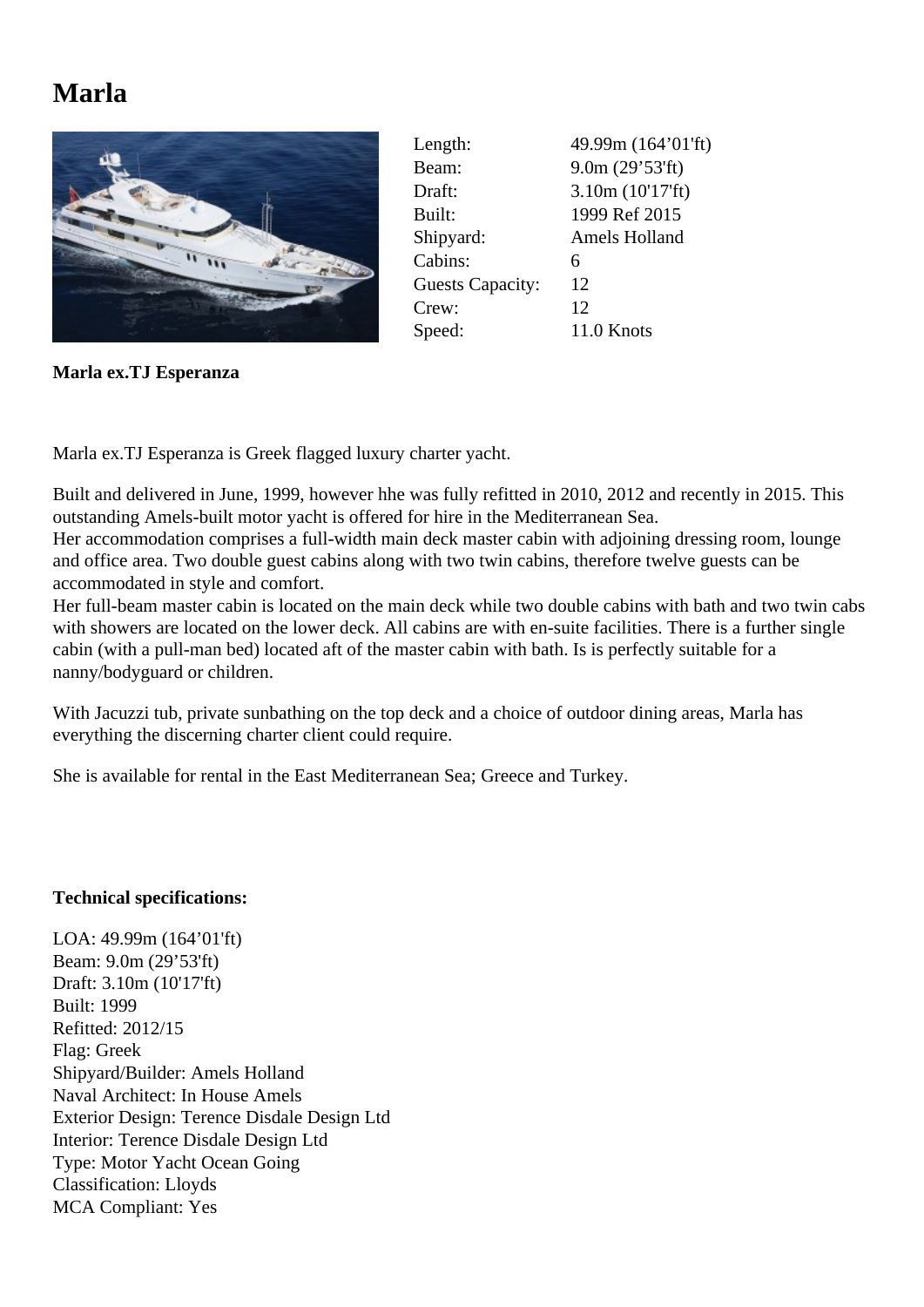Superstructure: Aluminum GT: 603 T Engines: 2 x 1200 BHP Cummins KTA-38-M2 Generators: 2 x 155 kW Cat C9 + 1 x Cummins 28 kW Fuel Consumption: 250 lt/hr Bow/Stern-thrusters: Yes Fuel capacity: 95.000 liters Fresh-water capacity: 17.000 liters + Water Makers Stabilizers: Yes @ anchor and underway Air Condition: Entire Yacht with Individual Cabins Controls Top Speed: 14.5 Knots Cruise Speed: 11.0 Knots Range: 5.000 (@ 11.0 Knots speed ) NM Guests: 12 Cabins: 6 (1 x Master, 3 x Double cabins, 2 x Twin Cabins) Crew: 12 WiFi Internet Jacuzzi on Deck

Tenders & Sea Toys:

1 x Novurania Chase Boat 8.0m with 220 BHP engine 1 x 18ft Nautica Tenders with 115 BHP Yamaha engine 2 x Yamaha Jet Ski 3 x Sets of Water skiis 1 x Single ski Set 2 x Wake-boards 2 x Kayaks 2 x Mountain bikes Snorkeling gear 6 x Full Sets gear and compressor (RDV diving only) Inflatable tow-able toys : Donuts, Banana, Gyro tube BBQ GYM Gear Playstation and WII iPod docking station SAT TV

Images